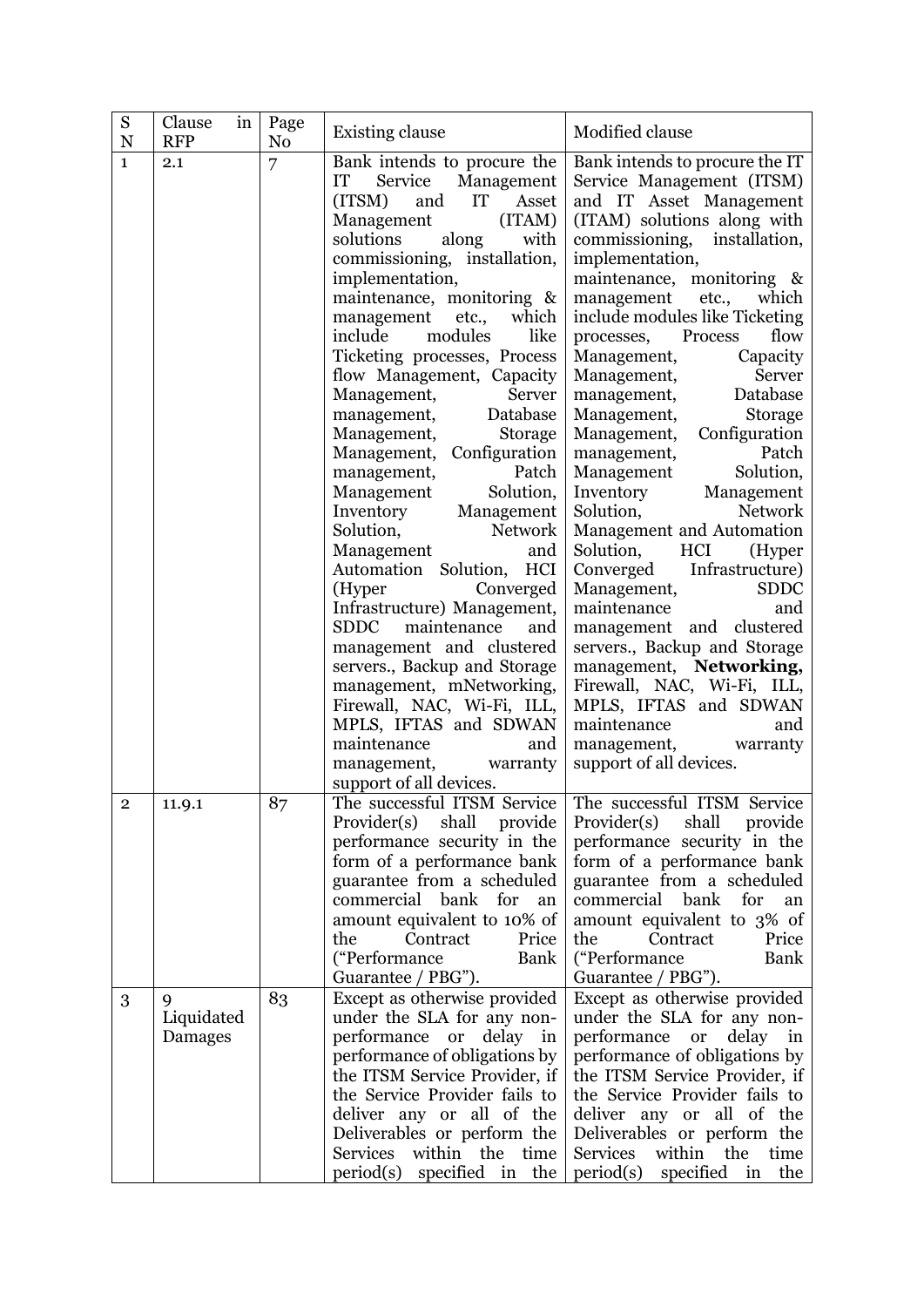|    |         |    | Contract, the Bank shall,<br>without prejudice to its other<br>remedies under the Contract,<br>deduct from the Contract<br>Price, as liquidated damages,<br>a sum equivalent to 0.5<br>percent of total Contract Price<br>per week of delay until actual<br>delivery<br>or performance,<br>maximum                                                                                                                                                                                                                                                                                                                                                | Contract, the Bank<br>shall,<br>without prejudice to its other<br>remedies under the Contract,<br>deduct from the Contract<br>Price, as liquidated damages, a<br>sum equivalent to 0.5 percent<br>of delayed services<br>or<br>deliverables per week of<br>delay until actual delivery or                                                                                                                                                                                                                                                                                                                                                        |
|----|---------|----|---------------------------------------------------------------------------------------------------------------------------------------------------------------------------------------------------------------------------------------------------------------------------------------------------------------------------------------------------------------------------------------------------------------------------------------------------------------------------------------------------------------------------------------------------------------------------------------------------------------------------------------------------|--------------------------------------------------------------------------------------------------------------------------------------------------------------------------------------------------------------------------------------------------------------------------------------------------------------------------------------------------------------------------------------------------------------------------------------------------------------------------------------------------------------------------------------------------------------------------------------------------------------------------------------------------|
|    |         |    | subject<br>to<br>deduction of 10% of the total<br>Contract Price and shall be<br>entitled<br>invoke<br>the<br>to<br>guarantees furnished by the<br>bidder to the extent of the<br>liquidated<br>damages<br>applicable.                                                                                                                                                                                                                                                                                                                                                                                                                            | performance,<br>subject<br>to<br>maximum deduction of 10% of<br>the total Contract Price and<br>shall be entitled to invoke the<br>guarantees furnished by the<br>bidder to the extent of the<br>liquidated<br>damages<br>applicable.                                                                                                                                                                                                                                                                                                                                                                                                            |
| 4. | 10.7.3. | 86 | In the event Bank terminates<br>the Contract in whole or in<br>part for any reason, Bank may<br>procure, upon such terms and<br>in such manner, as it deems<br>appropriate,<br>systems<br>or<br>services<br>similar<br>to those<br>undelivered and the ITSM<br>Service Provider shall<br>be<br>liable to Bank for any excess<br>costs for such similar systems<br>or services. However, the<br><b>ITSM Service Provider shall</b><br>continue the performance of<br>the Contract to the extent not<br>terminated.                                                                                                                                 | In the event Bank terminates<br>the Contract in whole or in<br>part for any reason, Bank may<br>procure, upon such terms and<br>in such manner, as it deems<br>appropriate,<br>systems<br><b>or</b><br>services<br>similar<br>to<br>those<br>undelivered and the ITSM<br>Service Provider shall be liable<br>to Bank for any excess costs for<br>such<br>similar<br>systems<br>or<br>services. However, the ITSM<br>Provider<br>Service<br>shall<br>continue the performance of<br>the Contract to the extent not<br>terminated; provided such<br>is<br>solely<br>cost<br>excess<br>attributable by the Bidder                                   |
| 5  | 10.10.2 | 87 | The ITSM Service Provider<br>shall<br>assist<br>NABARD in<br>undertaking<br>the<br>User<br>Acceptance Test for<br>each<br>The<br>Deliverable.<br>User<br>Test<br>shall<br>Acceptance<br>comprise of : (i) Function test<br>(iii)<br>(ii)<br>robustness<br>test<br>integrity test (iv) capacity and<br>response time test (v) review<br>of all Documentation (vi)<br>installation test and (vii) test<br>of operating procedures, as<br>applicable to the relevant<br>Deliverable.<br>In the event any Deliverable is<br>not in accordance with the<br>Technical Architecture and<br>Scope, or is defective in any<br>way, or are otherwise not to | NABARD will carry out<br>acceptance of deliverables<br>deliverables<br>(for<br>the<br>which<br>subject<br>are<br>to<br>acceptance procedure).<br>The ITSM Service Provider<br>assist<br><b>NABARD</b><br>shall<br>in<br>undertaking<br>the<br>User<br>Acceptance Test.<br>In the event any Deliverable is<br>not in accordance with the<br>Technical Architecture<br>and<br>Scope, or is defective in any<br>way, or are otherwise not to<br>the satisfaction of NABARD,<br>then within 30 (thirty) days<br>from such delivery, NABARD<br>shall notify the selected ITSM<br>Service Provider of the same<br>("Defect<br>Notice").<br><b>ITSM</b> |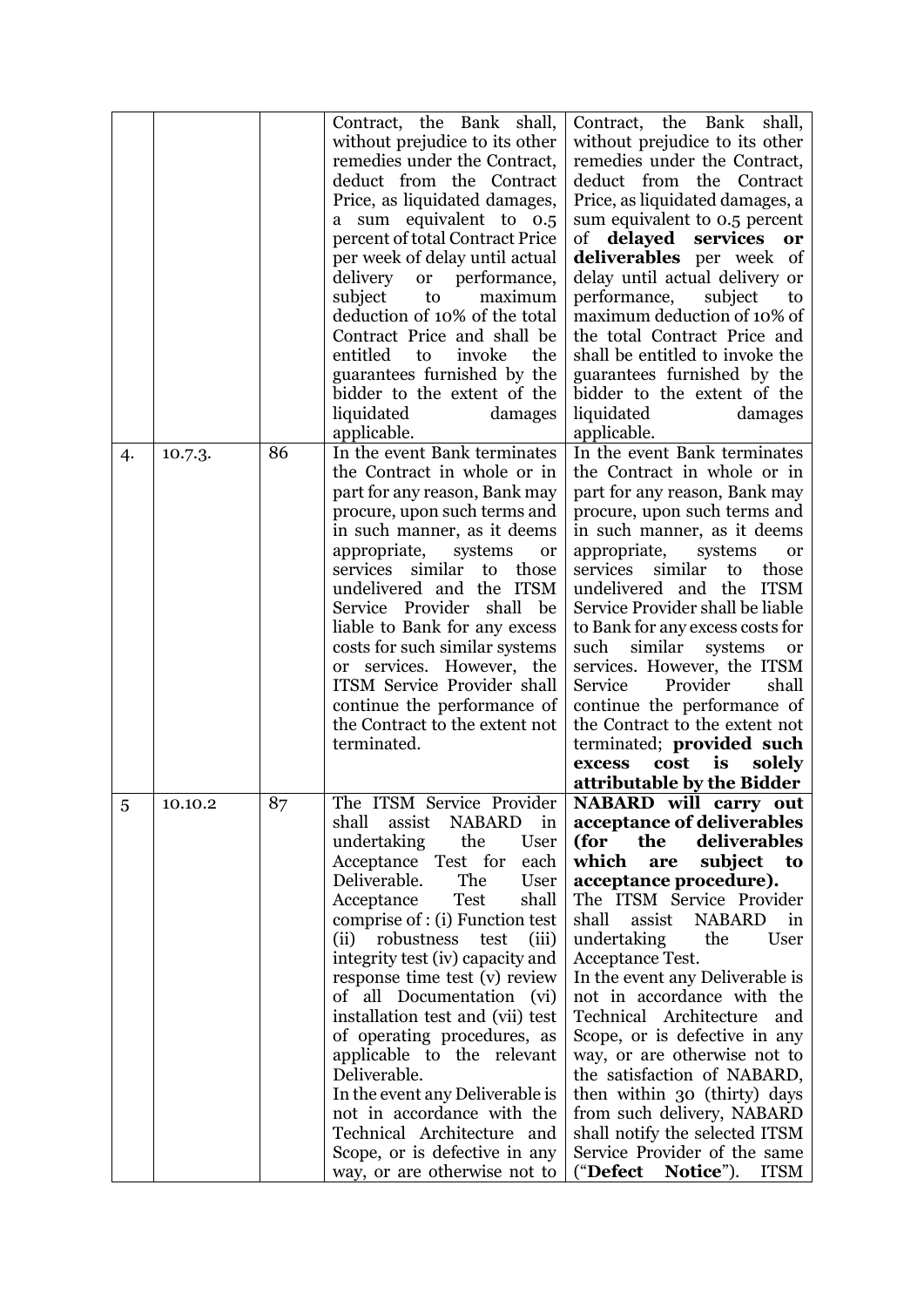| 6 | 11.11.                                                        | 95 | the satisfaction of NABARD,<br>then within 30 (thirty) days<br>from such delivery, NABARD<br>shall notify the selected ITSM<br>Service Provider of the same<br>("Defect Notice"). ITSM<br>Service Provider shall, upon<br>receipt of such Defect Notice<br>from NABARD, promptly and<br>in any event no later than 4<br>(four) days from the date of<br>the Defect Notice, replace the<br>relevant Deliverable specified<br>in the Defect Notice, at its<br>own cost and expense. Any<br>Deliverable delivered by the<br>selected<br><b>ITSM</b><br>Service<br>Provider<br>to NABARD<br>in<br>replacement of any previously<br>delivered Deliverable shall<br>undergo the same process as<br>set out above with respect to<br>verification of defect and<br>replacement. The results of<br>the User Acceptance Test<br>shall be recorded in writing.<br>The Bank reserves the right to | Service Provider shall, upon<br>receipt of such Defect Notice<br>from NABARD, promptly and<br>in any event no later than 4<br>(four) days from the date of the<br>Defect Notice, replace the<br>relevant Deliverable specified<br>in the Defect Notice, at its own<br>and<br>cost<br>expense.<br>Any<br>Deliverable delivered by the<br>selected<br><b>ITSM</b><br>Service<br>Provider<br><b>NABARD</b><br>to<br>in<br>replacement of any previously<br>delivered<br>Deliverable<br>shall<br>undergo the same process as<br>set out above with respect to<br>verification of defect<br>and<br>replacement. The results of the<br>User Acceptance Test shall be<br>recorded in writing.<br>The Bank reserves the right to |
|---|---------------------------------------------------------------|----|----------------------------------------------------------------------------------------------------------------------------------------------------------------------------------------------------------------------------------------------------------------------------------------------------------------------------------------------------------------------------------------------------------------------------------------------------------------------------------------------------------------------------------------------------------------------------------------------------------------------------------------------------------------------------------------------------------------------------------------------------------------------------------------------------------------------------------------------------------------------------------------|--------------------------------------------------------------------------------------------------------------------------------------------------------------------------------------------------------------------------------------------------------------------------------------------------------------------------------------------------------------------------------------------------------------------------------------------------------------------------------------------------------------------------------------------------------------------------------------------------------------------------------------------------------------------------------------------------------------------------|
|   |                                                               |    | alter<br>the<br>requirement<br>specified in the RFP. The<br>Bank also reserves the right to<br>delete one or more items from<br>scope of Services specified in<br>the RFP.                                                                                                                                                                                                                                                                                                                                                                                                                                                                                                                                                                                                                                                                                                             | alter the requirement specified<br>in the RFP. The Bank also<br>reserves the right to delete one<br>or more items from scope of<br>Services specified in the RFP.<br>In case of increase in<br>quantities, the delivery<br>shall<br>period<br>be<br>accordingly increased and<br>NABARD shall make the<br>payment for the increased<br>quantities                                                                                                                                                                                                                                                                                                                                                                        |
| 7 | 11.18<br>Intellectual<br>Property<br>Rights and<br>Ownership; | 97 | Parties<br>the<br>acknowledge<br>Deliverables created by the<br>selected<br><b>ITSM</b><br>Service<br>Provider pursuant to the<br>Contract are on "work-for-<br>hire"<br>basis.<br>Accordingly,<br>NABARD shall be the first<br>owner of all Deliverables and<br>all intellectual property rights<br>with<br>respect<br>thereto.<br>NABARD's ownership of the<br>Deliverables will include all<br>changes and additions to any<br>Deliverables made by either<br>Party and all derivative works<br>created by either Party. To the                                                                                                                                                                                                                                                                                                                                                     | 1 BIDDER's Proprietary<br><b>Software and Pre-Existing</b><br>IP:<br><b>NABARD</b><br>acknowledges and agrees<br>that this is a professional<br>services agreement and<br>this<br>agreement is<br>not<br>intended to be used for<br>licensing of any BIDDER's<br>proprietary software or<br>tools. If BIDDER<br>and<br><b>NABARD</b> mutually agree<br>that the BIDDER provides<br><b>NABARD</b><br>to<br>any<br>proprietary software or<br>tools of BIDDER or of a                                                                                                                                                                                                                                                      |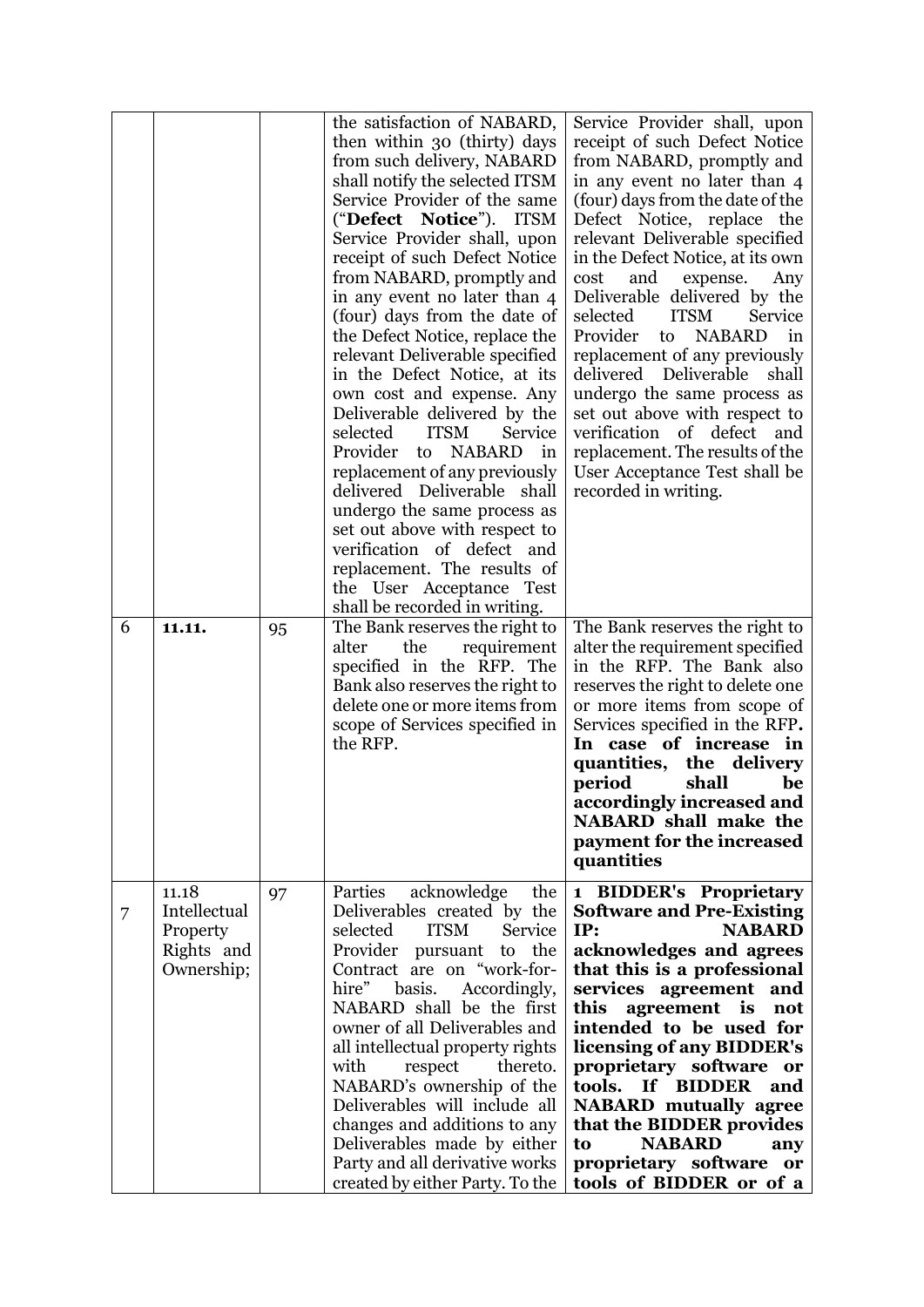|  | extent that under Applicable           | third party, the Parties           |
|--|----------------------------------------|------------------------------------|
|  | Law, NABARD is not deemed              | shall negotiate and set            |
|  | to be the owner<br>of the              | forth the applicable terms         |
|  | Deliverables,<br>the<br>selected       | conditions<br>and<br>in<br>a       |
|  | Provider<br><b>ITSM</b><br>Service     | license<br>separate                |
|  | irrevocably agrees to assign,          | the<br>agreement<br>and            |
|  | transfer and convey, without           | provisions of this Clause          |
|  |                                        |                                    |
|  | any reservations, all rights,          | shall not apply to any             |
|  | title and interest in and to the       | deliverables related<br>to         |
|  | Deliverables to NABARD, in             | customization<br>or                |
|  | all mediums, and modes now             | implementation of any              |
|  | known<br>in<br>future<br><sub>or</sub> | such proprietary software          |
|  | discovered, on a worldwide             | or products of BIDDER or           |
|  | and perpetual basis, without           | of a third party. Further,         |
|  | further compensation other             | acknowledges<br><b>NABARD</b>      |
|  | than the Contract Price.               | that<br>performing<br>in           |
|  |                                        | <b>Services</b><br>under<br>this   |
|  |                                        | <b>Agreement BIDDER may</b>        |
|  |                                        | use BIDDER's proprietary           |
|  |                                        | materials<br>including             |
|  |                                        | without limitation<br>any          |
|  |                                        | software (or any part or           |
|  |                                        | component thereon, tools,          |
|  |                                        |                                    |
|  |                                        | methodology, processes,            |
|  |                                        | ideas,<br>know-how<br>and          |
|  |                                        | technology that are or             |
|  |                                        | were developed or owned            |
|  |                                        | by BIDDER prior to or              |
|  |                                        | independent<br>of<br>the           |
|  |                                        | <b>Services</b><br>performed       |
|  |                                        | hereunder<br>or<br>any             |
|  |                                        | improvements,                      |
|  |                                        | enhancements,                      |
|  |                                        | modifications<br>or                |
|  |                                        | customization<br>made              |
|  |                                        | thereto as part of or in the       |
|  |                                        | course of performing the           |
|  |                                        | <b>Services</b><br>hereunder,      |
|  |                                        | ("BIDDER<br><b>Pre-Existing</b>    |
|  |                                        | $IP")$ .<br><b>Notwithstanding</b> |
|  |                                        | anything to the contrary           |
|  |                                        | contained<br>this<br>in            |
|  |                                        | <b>Agreement, BIDDER shall</b>     |
|  |                                        | continue to retain all the         |
|  |                                        |                                    |
|  |                                        | ownership, the rights title        |
|  |                                        | and interests<br>all<br>to         |
|  |                                        | <b>BIDDER Pre-Existing IP</b>      |
|  |                                        | and nothing contained              |
|  |                                        | herein shall be construed          |
|  |                                        | preventing<br>as<br>or             |
|  |                                        | restricting BIDDER from            |
|  |                                        | using<br><b>BIDDER</b><br>Pre-     |
|  |                                        | <b>Existing IP in any manner.</b>  |
|  |                                        | To the extent that any             |
|  |                                        | <b>BIDDER Pre-Existing IP</b>      |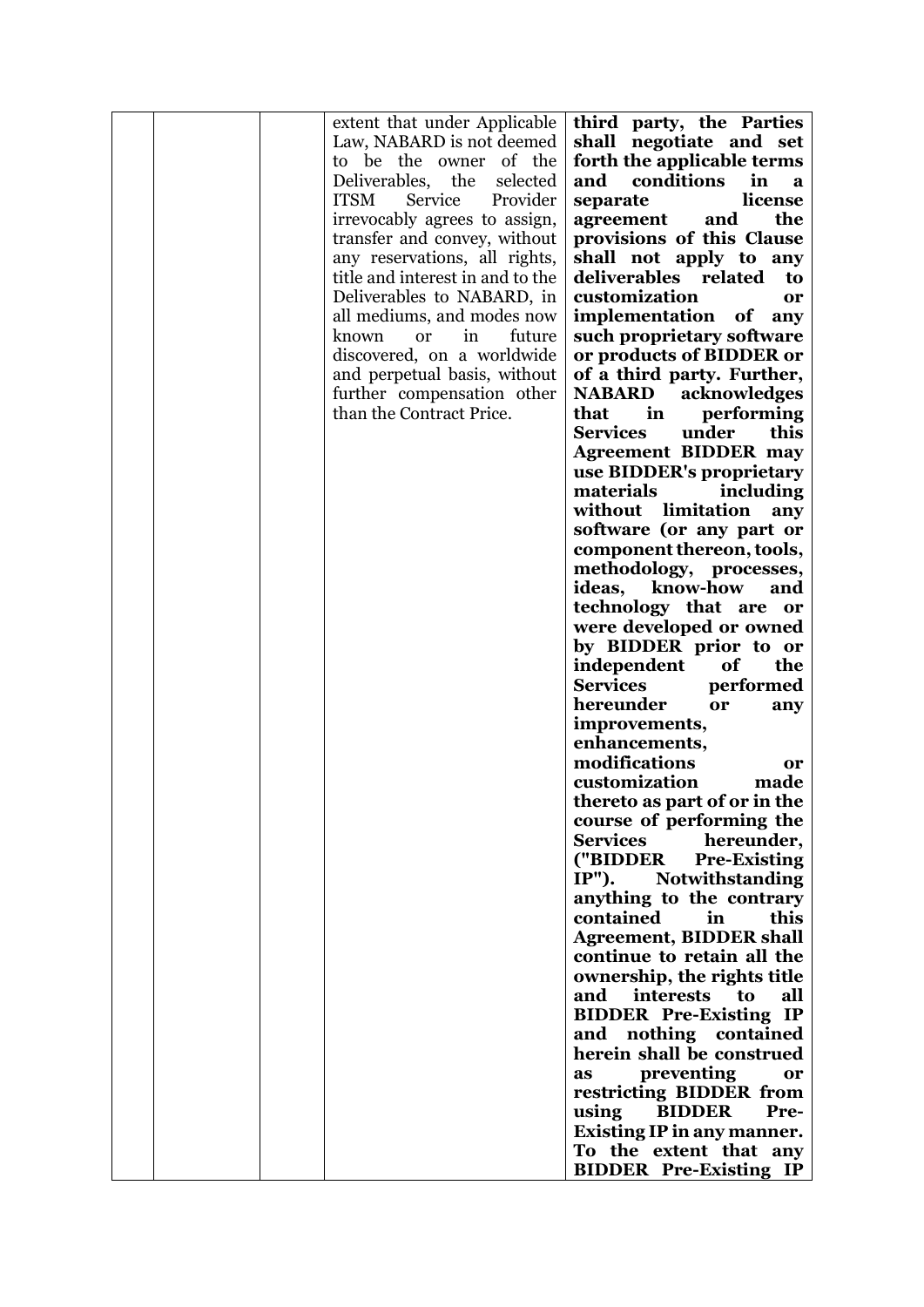|  |  | or a portion thereof is            |
|--|--|------------------------------------|
|  |  | incorporated or contained          |
|  |  | in a Deliverable under this        |
|  |  |                                    |
|  |  | <b>BIDDER</b><br>Agreement,        |
|  |  | hereby grants to NABARD            |
|  |  | a nonexclusive, perpetual,         |
|  |  | royalty free, fully paid up,       |
|  |  | irrevocable license, With          |
|  |  | the right to sublicense            |
|  |  | through multiple tiers, to         |
|  |  | install,<br>use,<br>copy,          |
|  |  | perform, display, modify           |
|  |  | derivative<br>and<br>create        |
|  |  |                                    |
|  |  | works<br>of<br>such<br>any         |
|  |  | <b>BIDDER Pre-Existing IP</b>      |
|  |  | in connection with the             |
|  |  | Deliverables and only as           |
|  |  | part of the Deliverables in        |
|  |  | which<br>they<br>are               |
|  |  | incorporated<br>or                 |
|  |  | embedded. The foregoing            |
|  |  | does<br>license<br>not             |
|  |  | authorizes NABARD to (a)           |
|  |  | separate BIDDER<br>Pre-            |
|  |  |                                    |
|  |  | Existing IP<br>the<br>from         |
|  |  | Deliverable in which they          |
|  |  | incorporated<br>for<br>are         |
|  |  | creating a stand alone             |
|  |  | product for marketing to           |
|  |  | others; (b) independently          |
|  |  | sell,<br>lease,<br>exchange,       |
|  |  | mortgage, pledge, license,         |
|  |  | sub license, assign or in          |
|  |  | any other way convey,              |
|  |  | transfer or alienate the           |
|  |  | <b>BIDDER Pre-Existing IP</b>      |
|  |  | in favour of any person            |
|  |  | (either for commercial             |
|  |  | consideration<br>not<br>or         |
|  |  | (including by<br>way<br>of         |
|  |  | transmission), and/or (c)          |
|  |  |                                    |
|  |  | except as specifically and         |
|  |  | to the extent permitted by         |
|  |  | <b>BIDDER,</b><br>the<br>reverse   |
|  |  | compile or in any other            |
|  |  | way arrive at or attempt to        |
|  |  | arrive at the source code          |
|  |  | the<br><b>BIDDER</b><br>of<br>Pre- |
|  |  | <b>Existing IP.</b>                |
|  |  | 2. Residuary Rights. Each          |
|  |  | Party shall be entitled to         |
|  |  | use in the normal course           |
|  |  | of its business and in             |
|  |  | providing same or similar          |
|  |  | services or development            |
|  |  |                                    |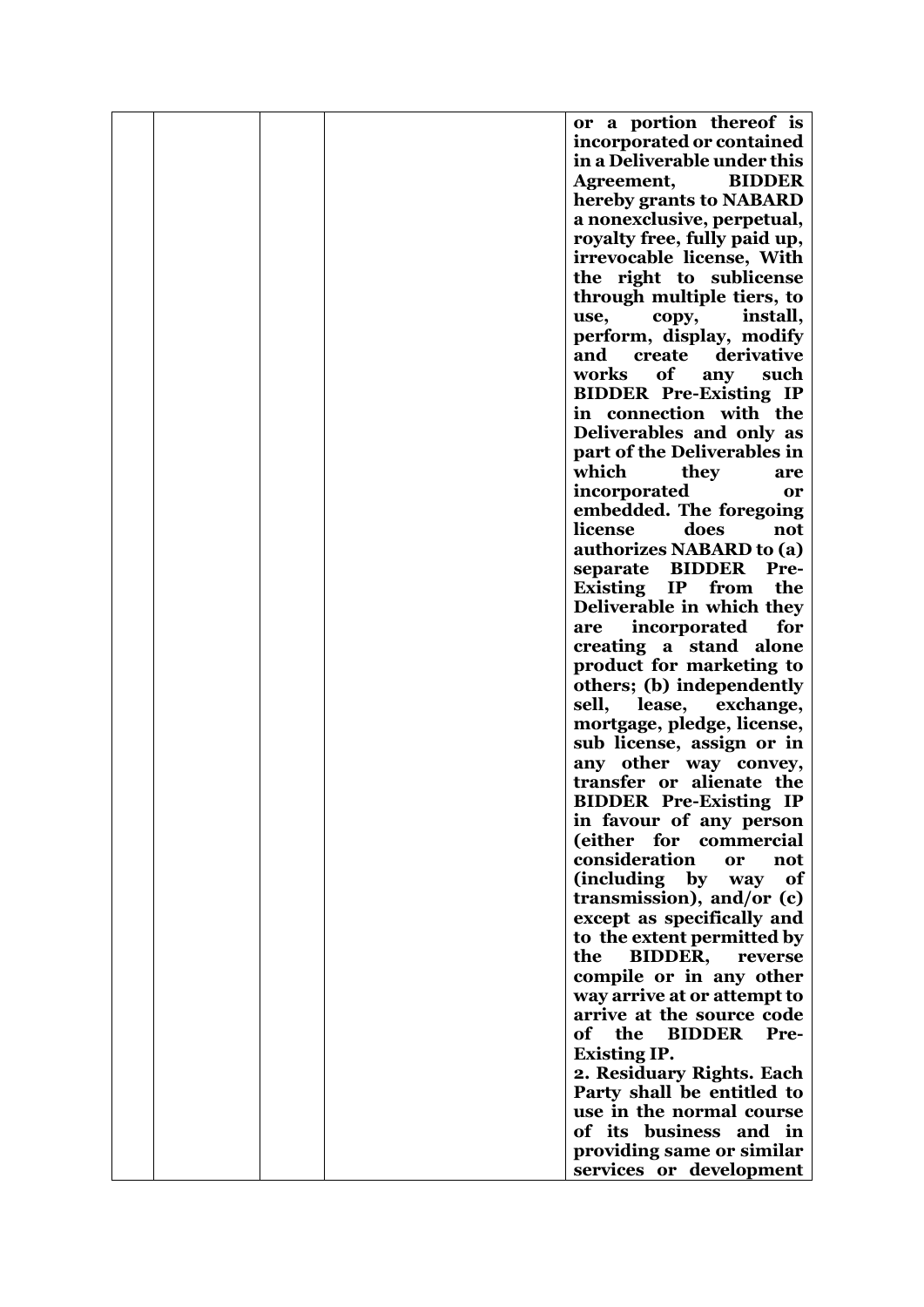|  |  | of similar deliverables for                            |
|--|--|--------------------------------------------------------|
|  |  | other<br>clients,<br>its<br>the                        |
|  |  | general knowledge<br>and                               |
|  |  | experience gained                                      |
|  |  | and<br>retained in the unaided                         |
|  |  |                                                        |
|  |  | human memory of its                                    |
|  |  | the<br>personnel<br>in                                 |
|  |  | this<br>performance<br>of                              |
|  |  | <b>Agreement and Statement</b>                         |
|  |  | of Work(s) hereunder.                                  |
|  |  | For the purposes of clarity                            |
|  |  | the BIDDER shall be free                               |
|  |  | to provide any services or                             |
|  |  | design any deliverable(s)                              |
|  |  | that perform functions                                 |
|  |  | same or similar to the                                 |
|  |  | <b>Deliverables</b><br>being                           |
|  |  | provided hereunder for                                 |
|  |  | NABARD, for any other                                  |
|  |  | client or customer of the                              |
|  |  | <b>BIDDER</b><br><i>(including)</i>                    |
|  |  | without limitation<br>any                              |
|  |  | affiliate, competitor<br>or                            |
|  |  | potential competitor<br>- of                           |
|  |  | <b>NABARD).</b><br><b>Nothing</b>                      |
|  |  | contained in this Clause                               |
|  |  | shall relieve either party                             |
|  |  | of<br>confidentiality<br>its                           |
|  |  | obligations With respect                               |
|  |  | to the proprietary and                                 |
|  |  | confidential information                               |
|  |  | or material of the other                               |
|  |  | party.                                                 |
|  |  | <b>Third</b><br><b>Party</b>                           |
|  |  | 3.<br>All<br>the<br><b>Components:</b>                 |
|  |  | <b>Intellectual</b><br><b>Property</b>                 |
|  |  | Rights (IPR) in the third-                             |
|  |  | software                                               |
|  |  | party<br>or<br>component<br>used<br>in                 |
|  |  | providing                                              |
|  |  | services                                               |
|  |  | including those forming                                |
|  |  | part of or incorporated<br>into the deliverables shall |
|  |  |                                                        |
|  |  | the<br>remain<br>with                                  |
|  |  | third<br>respective<br>party                           |
|  |  | owners/<br><b>BIDDER's</b>                             |
|  |  | <b>NABARD</b><br>licensor<br>and                       |
|  |  | shall have user rights in                              |
|  |  | accordance with end user                               |
|  |  | license agreement (EULA)                               |
|  |  | as applicable to use of                                |
|  |  | software<br>such<br>or                                 |
|  |  | component.                                             |